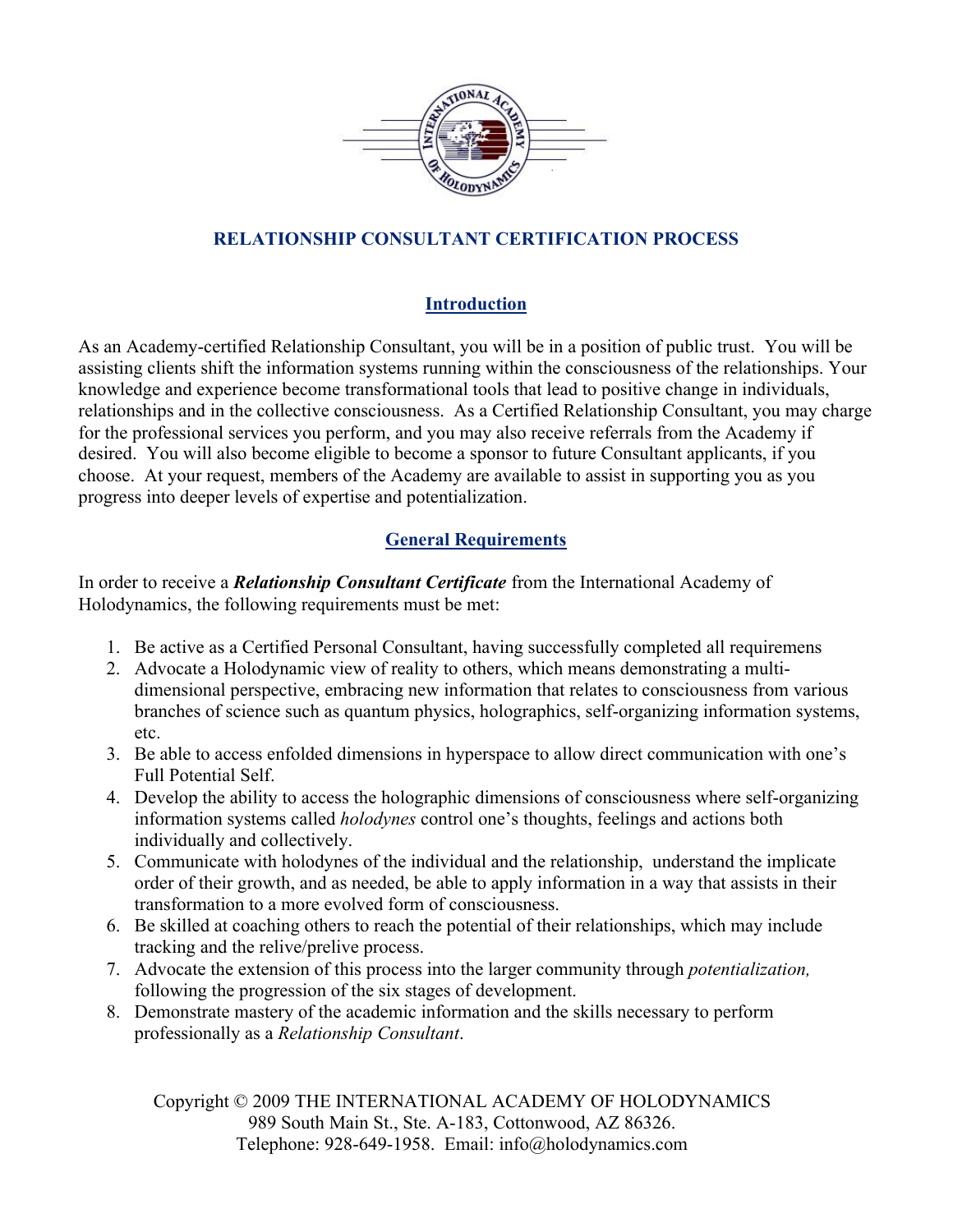# **Required Skill Demonstration**

Prior to receiving a Relationship Consultant Certificate, each applicant must be able to demonstrate the ability to track relationship holodynes and to function as a professional Consultant. The following requirements are designed to document these abilities and skills and to provide a record for the Academy and for the Applicant:

- 1. Complete the following sessions and submit the following:
	- 21 Sessions with others (maximum of 3 per relationship)
	- 21 Detailed written reports on all sessions for sponsor review
	- 3 Relationship Verification Log Forms completed by others with whom you consulted (for references)
- 2. Arrange for sponsor to witness three live sessions (in person, conference call, recorded).
- 3. Complete at least **two successful Relive-Prelive processes** that are fully documented. This must be done in the presence of a sponsor. (can submit recordings)
- 4. Complete written exam which can be obtained from your sponsor.

# **Forms Submission and Application Process**

The forms outlined below are designed to document the sessions and provide verification of these sessions. These records are a necessary part of the record maintained by the Academy and are used to qualify you for performing sessions on a professional basis.

- 1. Submit the Relationship Consultant Application Form and the application fee \$1500.
- 2. Apply for a **Sponsor** who is already certified as a *Relationship Consultant* who will supervise your progress through the certification process. The sponsor will answer your questions, support you where needed, observe your abilities to transform relationship Holodynes and review all of your documentation in the applicant process. They will be responsible for recommending your competence to the Academy for certification.
- 3. Session Reports: consulting sessions and relives/prelives.
	- A explanation of the circumstances addressed in the session
	- How the session began
	- How the session moved to a place of resolution, i.e. holodynes transformed, the potential of the relationship defined, covenants addressed, relive/prelive included, etc.
	- What participants learned from their experience in the session
	- Elements that were transformed for each participant as well as the "being" of the relationship
	- Other relevant information that address the effectiveness of the session

### NOTE: EXAMPLE ATTACHED

- 4. Completed Verification Forms
- 5. Completed Relationship Consultant Exam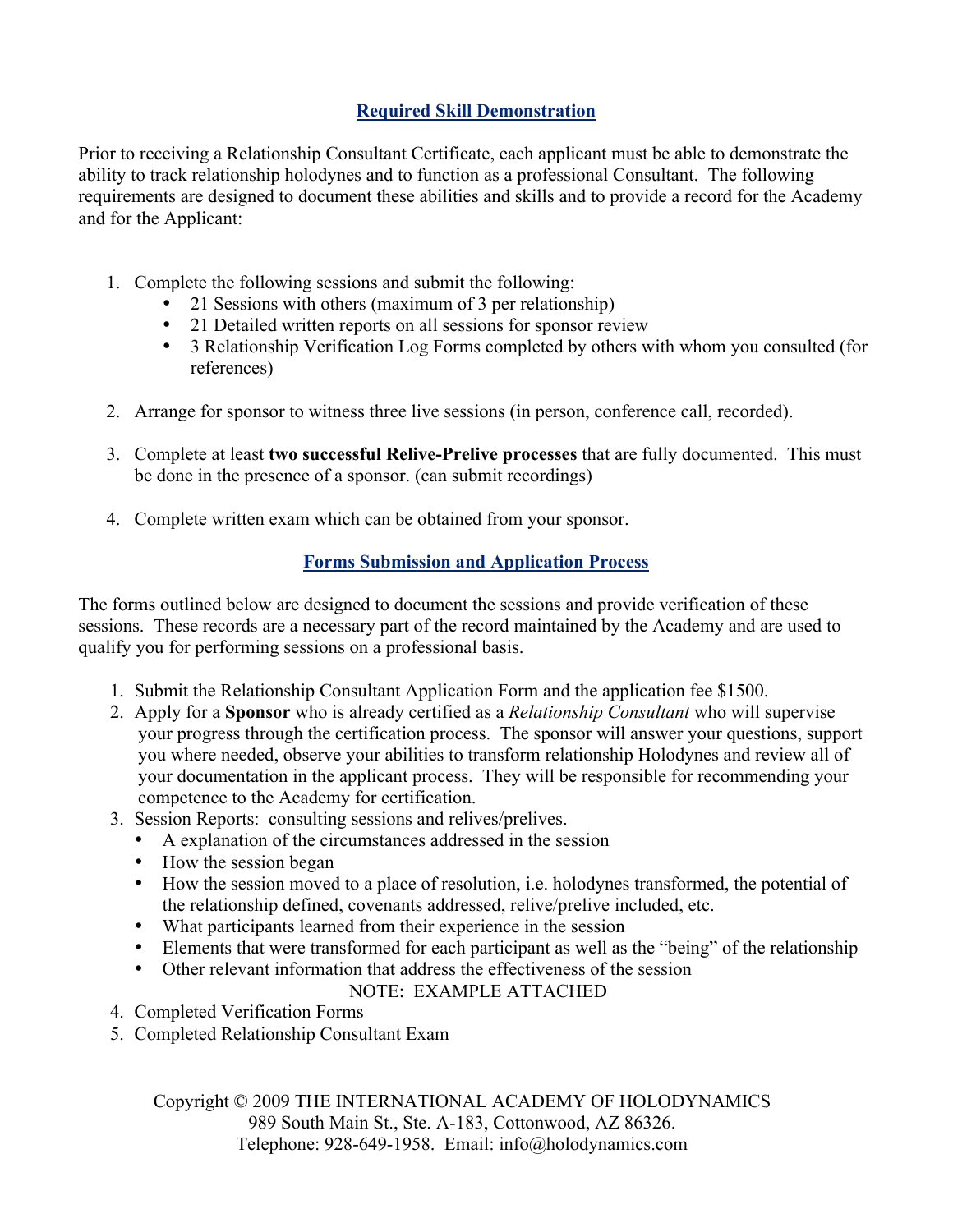All forms and reports are to be submitted to your Sponsor, whose responsibility it is to mentor you through the experiential process by answering questions, making suggestions or recommendations, and generally monitoring your progress as it relates to building coaching skills. When you are ready, the Sponsor will observe or witness two sessions, and verify your level of proficiency as a Relationship Consultant.

Upon completion, the Sponsor observations, along with the required forms will be submitted to the Academy as a part of your certification requirements.

It is necessary that both the Sponsor and the Relationship Consultant applicant maintain the detailed records outlined in these requirements in the unlikely event that a challenge to their competency would occur from an outside source. In this case, the detailed records would serve to support your qualifications.

You may download the Forms from our website at www.Holodynamics.com as needed.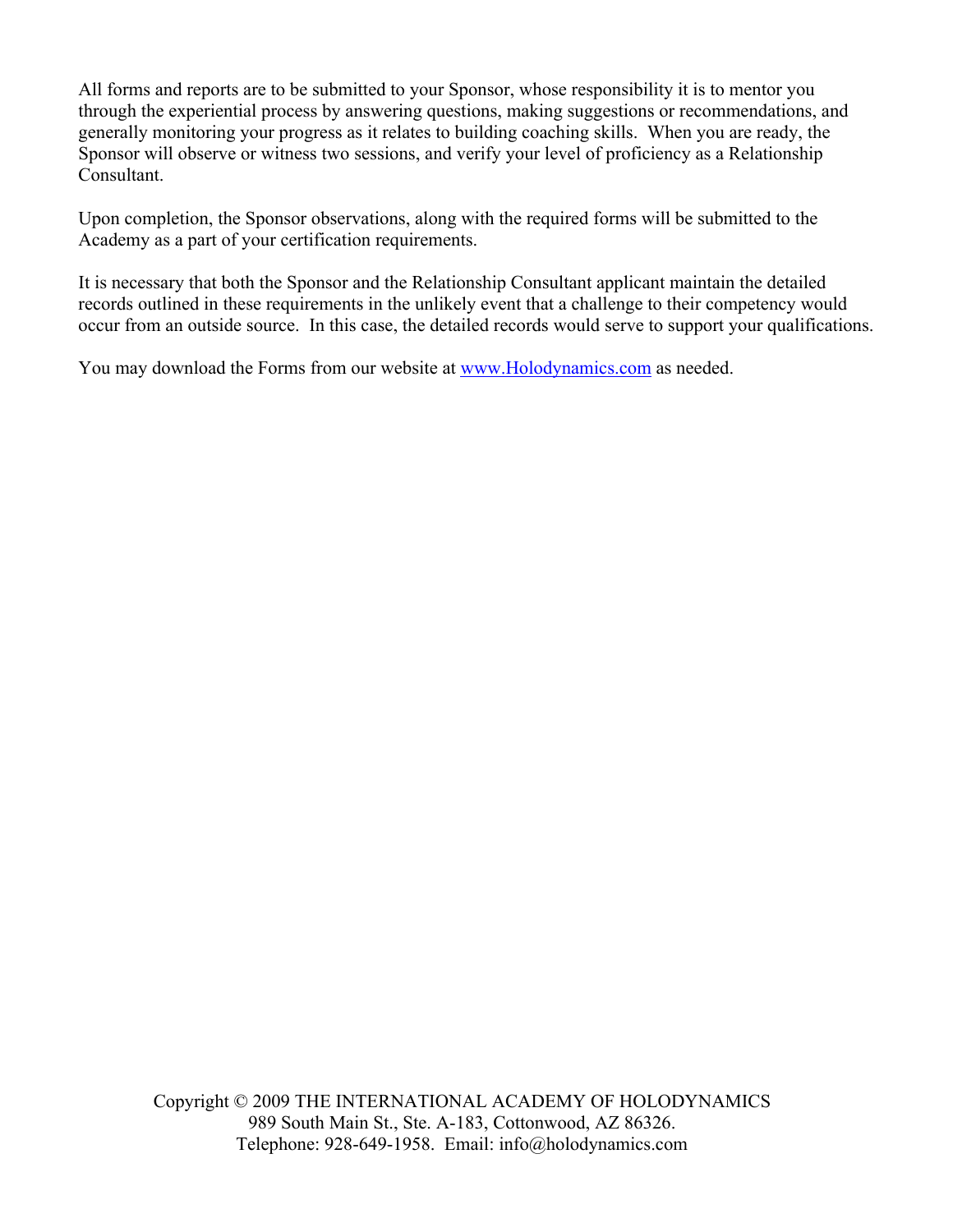# **EXAMPLE: Relationship Consulting leading to Relive Prelive Alice, Larry, Vicky, & Daughter (Date)**

# **Circumstances**

Alice (a land manager) has a vision of what she wants to create on the land they share. Larry and Vicki came onto the property earlier in time with an agreement to assist the older couple living their with various personal needs. Sally inherited them as "caretakers" and is frustrated that she cannot "get" them interested to come into alignment with her intentions for the land. They have shown an interest in taking Holodynamic principles seriously, but cannot really relate.

Alice has told them if they can't align with a sustainable demeanor she will need to find someone else to be there. It has been a frustrating journey for them all so far. Her efforts to track them or teach them to track have not met with success. We agreed to meet altogether to discuss.

Prior to our meeting together Alice and I held two trackings to bring her back to a place of peace personally.

### **Starting**

The session began with a general introduction of how Holodynamics came about and that it offered an effective tool for transforming any unwanted circumstance into something more desirable. It was agreed that everyone was experiencing the desire to improve their present circumstances.

We have a lesson in what tracking was and how and why it works. Larry shared that his attempts to make sense of it so far had not been productive.

It was also stated that how-to participation would be appreciated, so they could learn the process to be able to do successfully on their own.

### Example of Tracking

The example that we were given with which to demonstrate the tracking process was Larry's addiction to nicotine. The wife was also addicted as was the daughter.

The addiction image that appeared was a strong, solid, black, rough triangle. It wouldn't talk, didn't know anything, wanted nothing, had no intentions, etc. etc. etc. It wouldn't budge.

This prompted us to address a simpler issue so it could see how easy it was. We went to address the frustration that Larry had around it's not being willing to cooperate. The frustration appeared as a large red ball. It wanted information and knowledge. It was introduced to his place of peace. It transformed into a red canoe on the creek where it could enjoy a place in the rapids.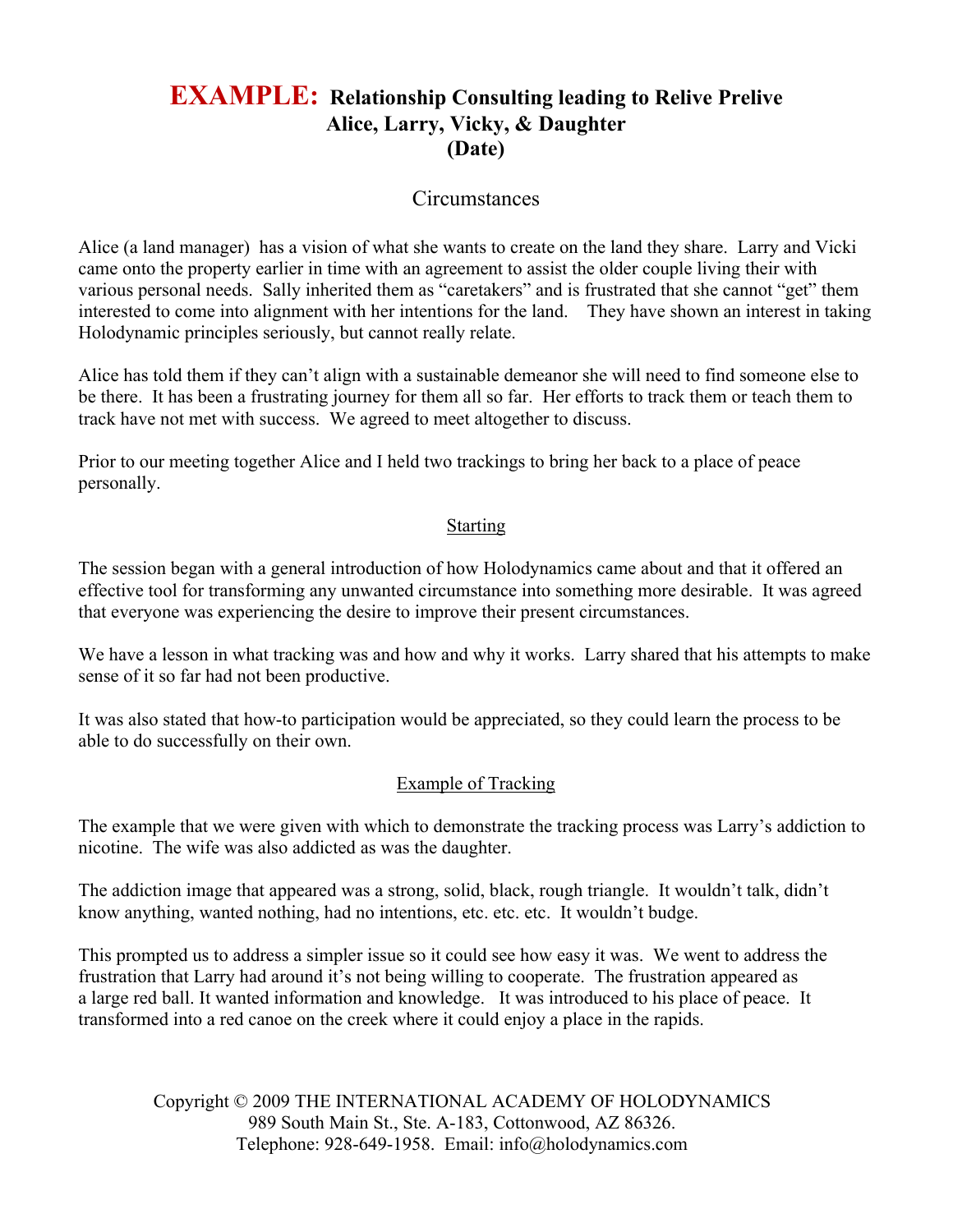The rapids would bring to it a constant and exciting flow of knowledge coming in from another place. The red ball (frustration) turned into the red canoe (joyful participation).

We took the canoe back to the triangle to show it our intentions. We talked to it first lovingly, then more sternly. Its edges softened—smoothed a bit and it began to talk a little. It wanted attention. It wanted a different response.

For over an hour we talked with it and showed it many, many options, and we showed it again the transformation for the ball/canoe. It did say it would rather be in a joyful state, but absolutely stayed black and sullen and again went silent.

### Lesson in Prelive

There were several observations I made in the watching of the dynamics. Vicky's hands kept moving over to Larry to stroke him as if to show her support, but underneath the support was a powerful message of needing to rescue in a way that didn't honor he could do the process without her encouragement. In short I could read "co-dependent/enabler" dynamics throughout. The daughter was basically forced to be there and was making an effort to be present while at the same time she was also feeling a victim of their circumstances. She was the only person in the family who had a driver's license so she had driven them there.

All along this journey we dealt with Larry's tendency to be unsure of the presence of his FPS, and would substitute with a linear comment or analysis when he felt he wasn't connected. We kept guiding him back. I suggested to Vicky that her stroking may be part of what was drawing him back into linear. (There were actually quite a few telltale dynamics all occurring simultaneously, and all supported the fact that we needed to look deeper into the origin).

Guides were dog Patch, grandpa and all FPS's.

### Scene #1

We were shown that Larry's grandfather and the grandfather's mother were addicted. That was about all there was to that scene. They were enjoying a fishing expedition and smoking.

### Scene #2

Fire circle with 4 Native Americans, Larry and his grandfather. They had struck a peace accord and were celebrating with the smoking of a peace pipe. We took note that the smoking was a result of the peace—that the peace was not a result of the smoking.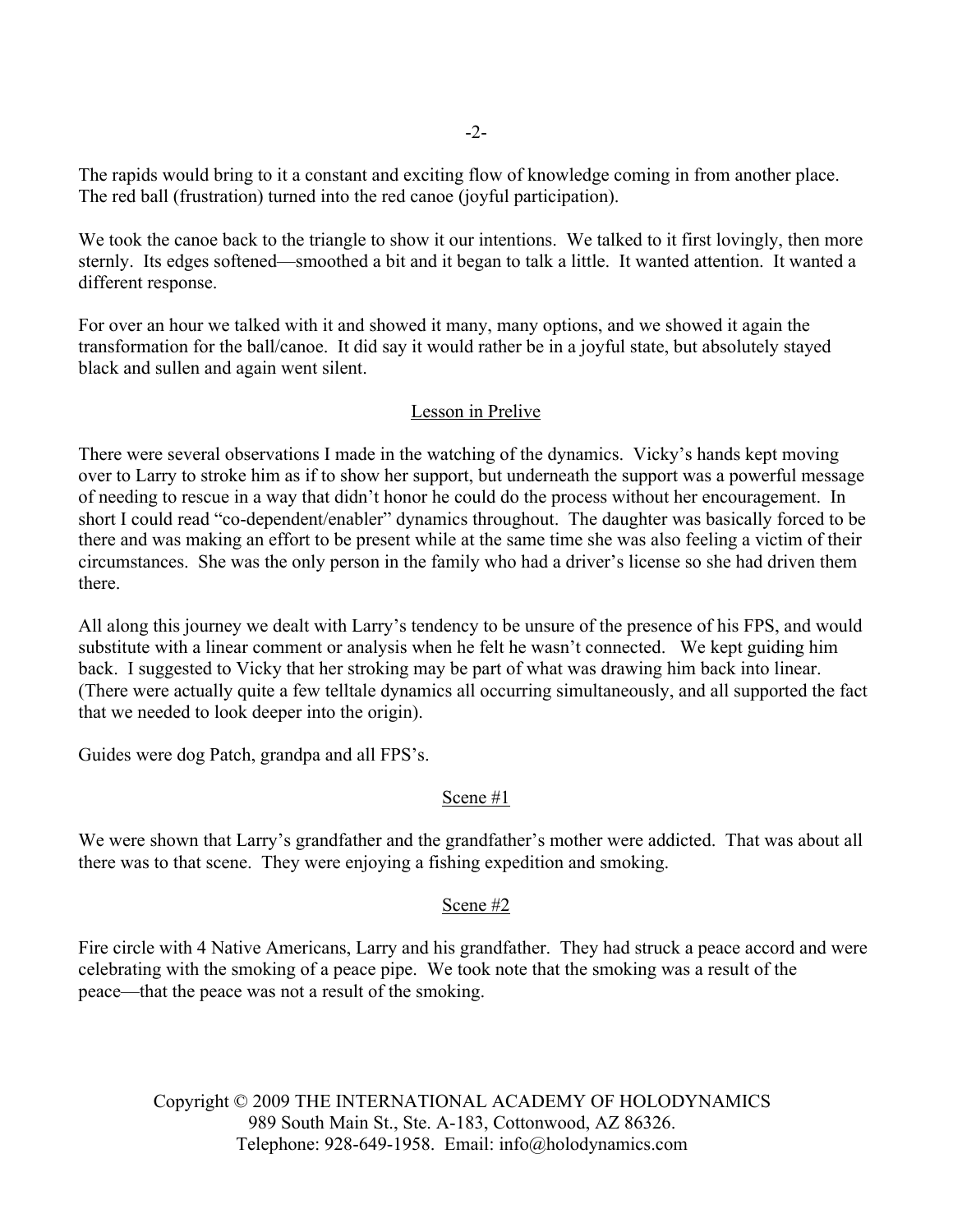#### -3-

#### Scene #3

People using smudge pots to create pest control and warmth for crops—using smoke as good tool. No other message here.

### Scene #4

Cigar factory. Many people outside on their break smoking. The concept of cigars for money grew out of their interest in profitable commerce. Smoking had gradually grown into general acceptability and they were not aware of the pitfalls.

### Scene #5

An overview of how smoking progressed.

The message was to demonstrate how—in their limited understanding of tobacco—people were asleep to the unwanted effects of nicotine. It had just kind of crept up on them. The important thing for us to see was that they had been asleep to the whole process and now they can awake. There are still choices they can make but now those choices can be made consciously, and with awareness and knowledge.

### Transformation

We had taken the black triangle on this journey so he could gain the benefit of the message, and just as we turned to address his response he jumped in and said "I want to be fresh air….Fresh air for everyone, lots of it, for everybody".

Larry described the new demeanor as being life sharing, glorious, radiant, like getting a new life. He felt it in his lungs which were happy. He talked about being more green—more plants, keeping cool, creating more oxygen.

As his new companion the fresh air would be literally with him (and everyone else) all the time with each new breath, and from this it gained the attention it sought and wanted more of.

We addressed the aspect that this transformation went deeper than the object of nicotine, but went to his becoming personally empowered, and from that place would be able to create whatever new scenario he chose in his life. (We talked about resonance, the collective field, etc. etc. etc.)

### Shifting to Paradise

The conversation then shifted to Alice's desire to use the land like a blank canvas on which to design a workable, sustainable example where creative, conscious people would gravitate. We looked at how the dynamic of self empowerment would be in alignment with the intensions of the project, and how that would benefit the individuals while benefiting the group. (We had previously covered the lesson about individual choices versus being stuck in the collective mindset, and how we could be in both places at the same time. And how everything is contagious, but updraft is more contagious than downdraft, etc, etc, etc,)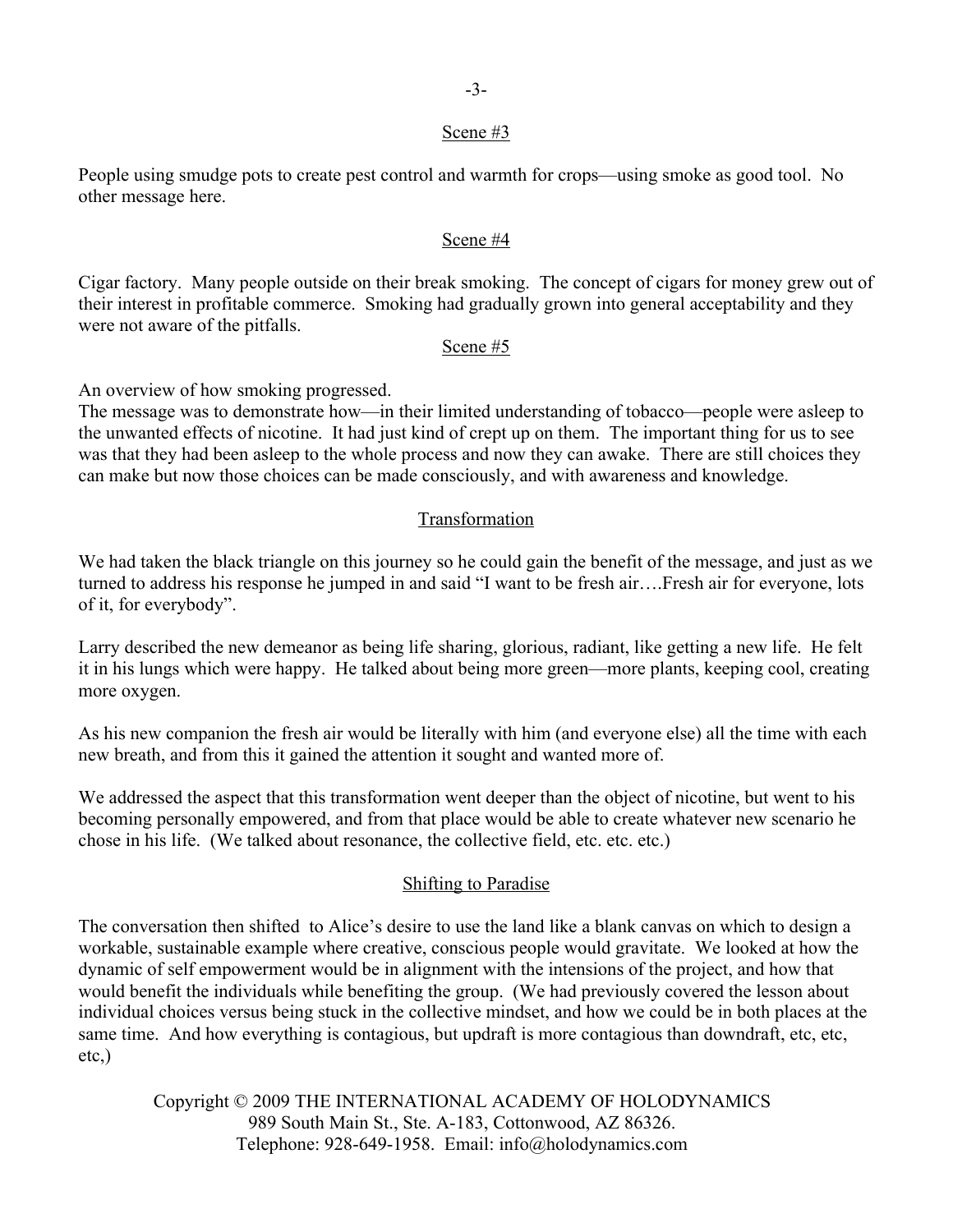Larry "got" how the process worked. We had a lesson about what he might expect when processing Vicky. How to listen to the lifeform of the potential in guiding the process rather than applying a set of steps. We went back over the process for review from a learning perspective, showing how the process itself was our guide.

And we talked about how to stay in a place of being able to hear what was shared with us out of the experience. Everybody was quite pleased and off to a beautiful day—out into the fresh air!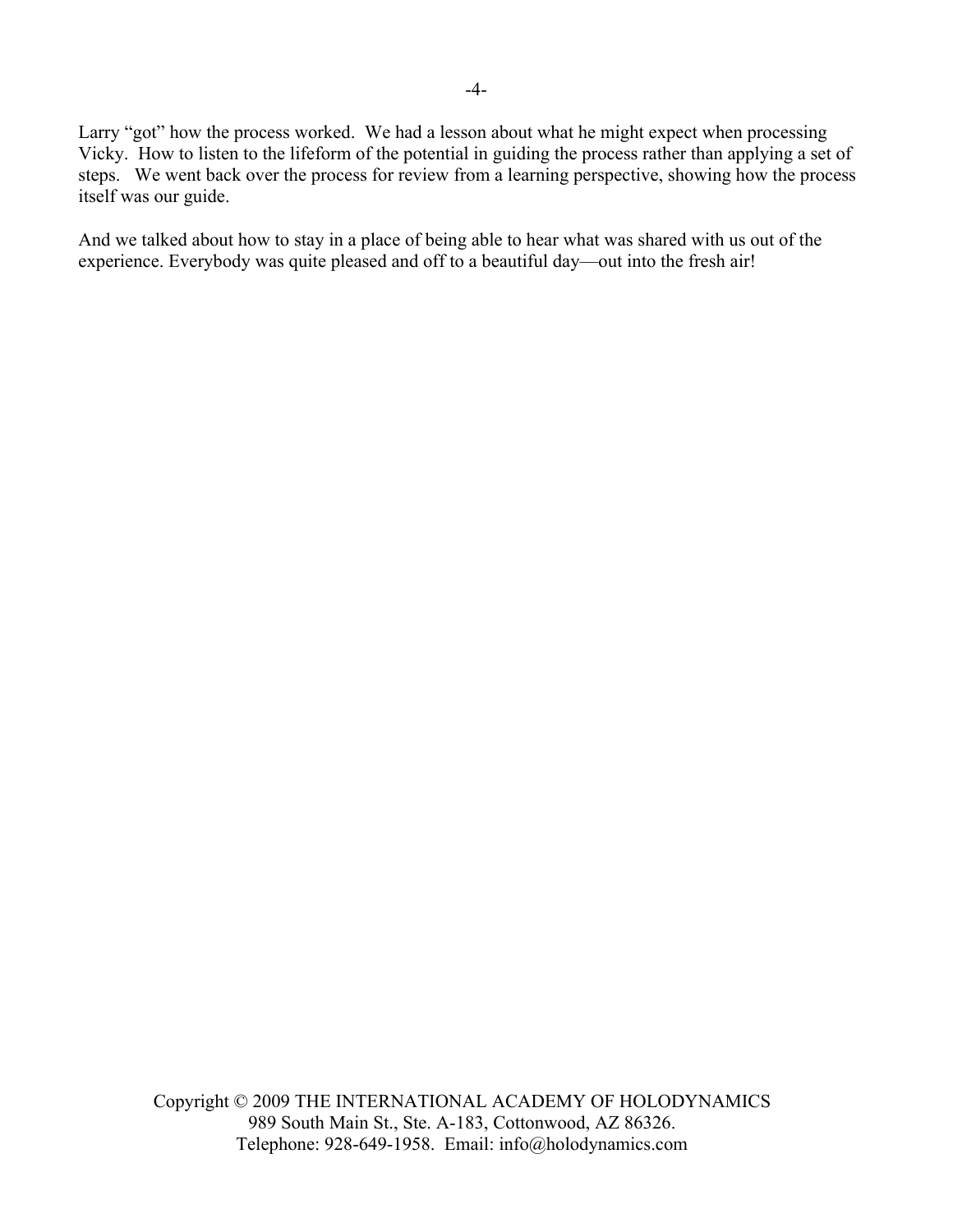# RELATOINSHIP CONSULTANT CERTIFICATION **SUBMISSION FORM**



| <b>NAME</b>           | <b>DATE</b>  |
|-----------------------|--------------|
| $\Box$ Sponsor's Name |              |
| Email                 | <b>Phone</b> |

### $\Box$  Skill Demonstrations

1) Sessions – Include names of people in session and the date. (Attach documentation for each session.)

|                | Name                                                                                                                  | Name | Date |
|----------------|-----------------------------------------------------------------------------------------------------------------------|------|------|
| 1              |                                                                                                                       |      |      |
| $\overline{2}$ | <u> 1989 - Johann Stoff, deutscher Stoff, der Stoff, der Stoff, der Stoff, der Stoff, der Stoff, der Stoff, der S</u> |      |      |
| 3              |                                                                                                                       |      |      |
| $\overline{4}$ |                                                                                                                       |      |      |
| 5              | <u> 1989 - Johann Barbara, margaret eta idazlearia (h. 1989).</u>                                                     |      |      |
| 6              | <u> 1989 - Johann John Stein, mars et al. 1989 - John Stein Berger, mars et al. 1989 - John Stein Berger, mars et</u> |      |      |
| $\tau$         |                                                                                                                       |      |      |
| 8              | <u> 1980 - John Stein, Amerikaansk politiker (</u> † 1920)                                                            |      |      |
| 9              | <u> 1989 - Andrea Andrew Maria (h. 1989).</u>                                                                         |      |      |
| 10             |                                                                                                                       |      |      |
| 11             | <u> 1989 - Johann Harry Barn, margaret eta idazlea (h. 1989).</u>                                                     |      |      |
| 12             |                                                                                                                       |      |      |
| 13             |                                                                                                                       |      |      |
| 14             | <u> 1989 - Johann Barn, mars ar breithinn ar chuid ann an t-Alban ann an t-Alban ann an t-Alban ann an t-Alban a</u>  |      |      |
| 15             | the control of the control of the control of the control of the control of the control of                             |      |      |
| 16             |                                                                                                                       |      |      |
| 17             |                                                                                                                       |      |      |
| 18             | <u> 1980 - Johann Stoff, fransk politik (d. 1980)</u>                                                                 |      |      |
| 19             |                                                                                                                       |      |      |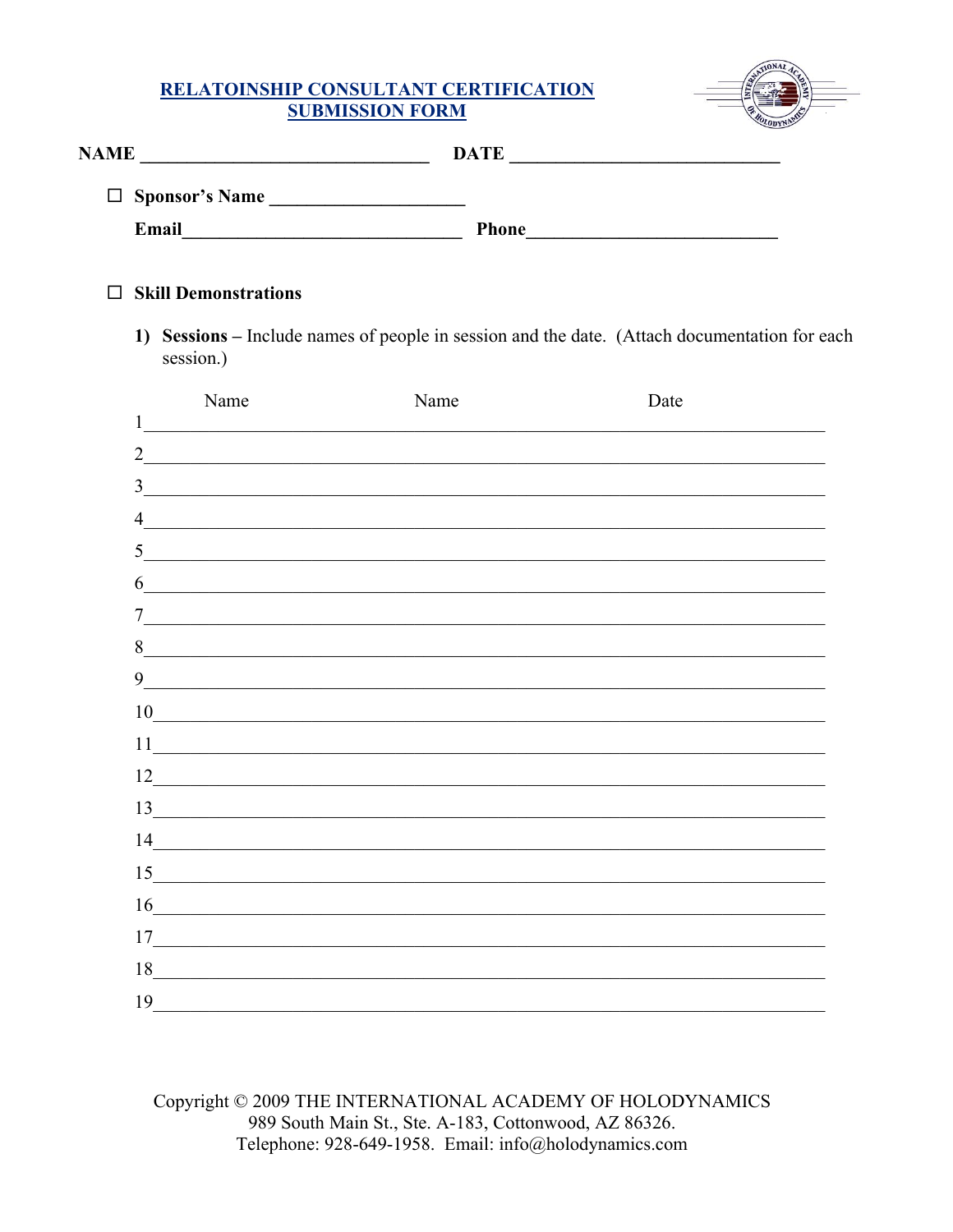| ∼ |  |  |  |
|---|--|--|--|
|   |  |  |  |

**2) Verifications (three) written by others in the session** – Include initials of person tracked and date.

| Name | Date |
|------|------|
| Name | Date |
| Name | Date |

### **3) 2 Sessions observed by Sponsor**

| Name | Date |
|------|------|
| Name | Date |

 **Relationship Consultant Written Reports. Each report is to be typed, 3-5 pages in length, detailing the session.**

Date Submitted

**Two Successful Relive-Prelive Process and documentation in written report:**

Name/Location/Date \_\_\_\_\_\_\_\_\_\_\_\_\_\_\_\_\_\_\_\_\_\_\_\_\_\_\_\_\_\_\_\_\_\_\_\_\_\_\_\_\_\_\_\_\_\_\_\_\_\_\_\_\_

**Relationship Consultant Written Examination**

Date Submitted \_\_\_\_\_\_\_\_\_\_\_\_\_\_\_\_\_\_\_\_\_\_\_\_\_\_\_\_\_\_\_\_\_\_\_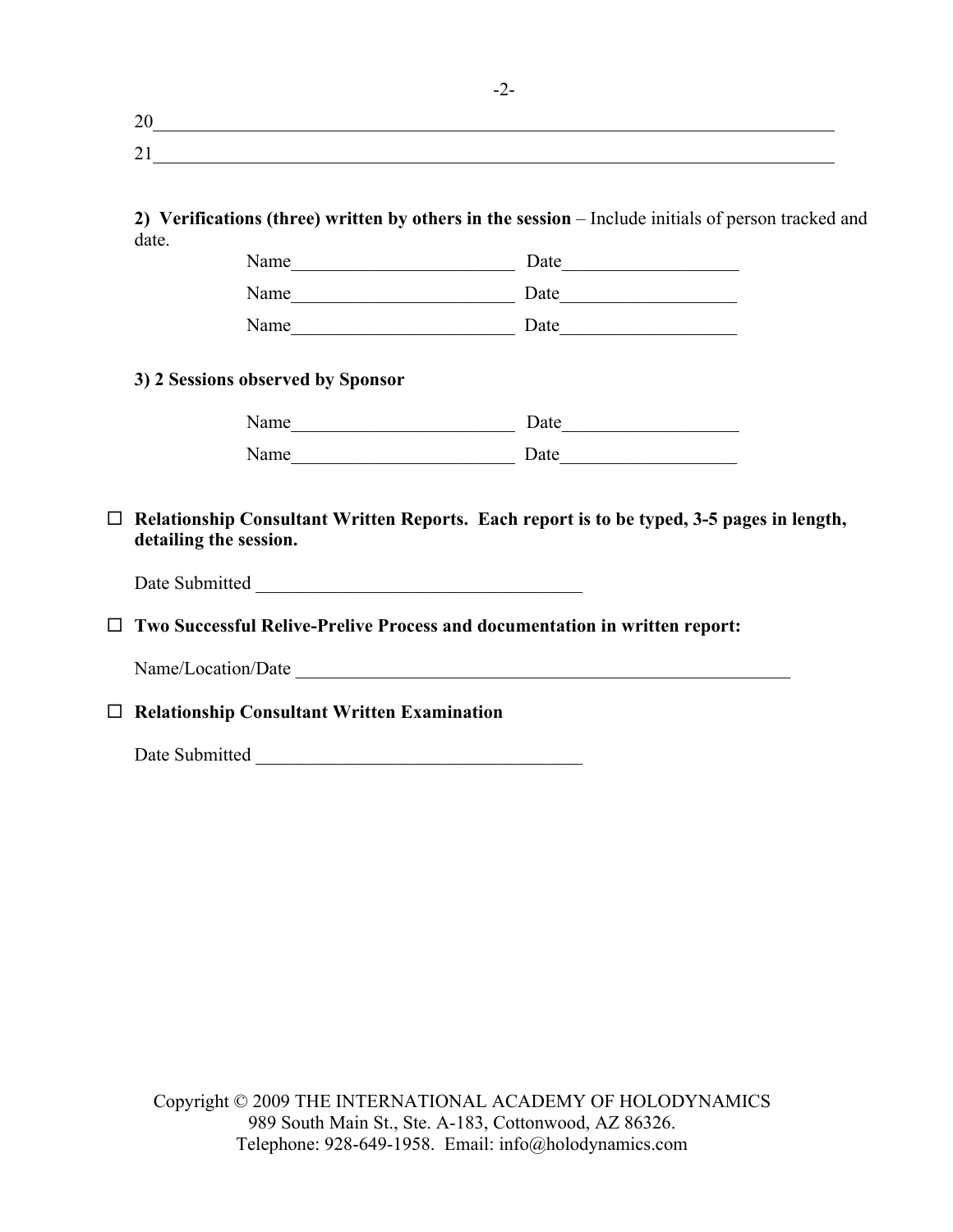

# **VERIFICATION OF RELATIONSHIP CONSULTING RECORD**

This form is to be filled out by one of session participants in order to help consultant fulfill requirements necessary for certification as a Relationship Consultant by The International Academy of Holodynamics. Please write legibly and provide as much detail as possible. Thank you.

| MailingAddress:                                                                                                                                                                       |  |  |
|---------------------------------------------------------------------------------------------------------------------------------------------------------------------------------------|--|--|
|                                                                                                                                                                                       |  |  |
| Phone Number: Signature: Signature:                                                                                                                                                   |  |  |
| 1) Identify the issue being addressed:                                                                                                                                                |  |  |
| 2) Relationship or relationship-related Holodyne appears as (color, size, shape):                                                                                                     |  |  |
| 3) Holodyne's positive intent:                                                                                                                                                        |  |  |
| 4) What was the Holodyne transformed into (the positive intent of the relationship):                                                                                                  |  |  |
| 5) What does the new Holodyne want you to do <i>now</i> in this space/time reality to ground it in this<br>dimension:                                                                 |  |  |
| <u> 1999 - 1999 - 1999 - 1999 - 1999 - 1999 - 1999 - 1999 - 1999 - 1999 - 1999 - 1999 - 1999 - 1999 - 1999 - 199</u><br>6) How can/will you apply this outcome in your everyday life? |  |  |
| 7) Please describe your experience with consultant (style/demeanor, etc.) What was helpful or not:                                                                                    |  |  |
| 8) Do you have suggestions that would improve consultant's skills:<br><u> 1989 - Johann Barbara, martxa alemaniar a</u>                                                               |  |  |
|                                                                                                                                                                                       |  |  |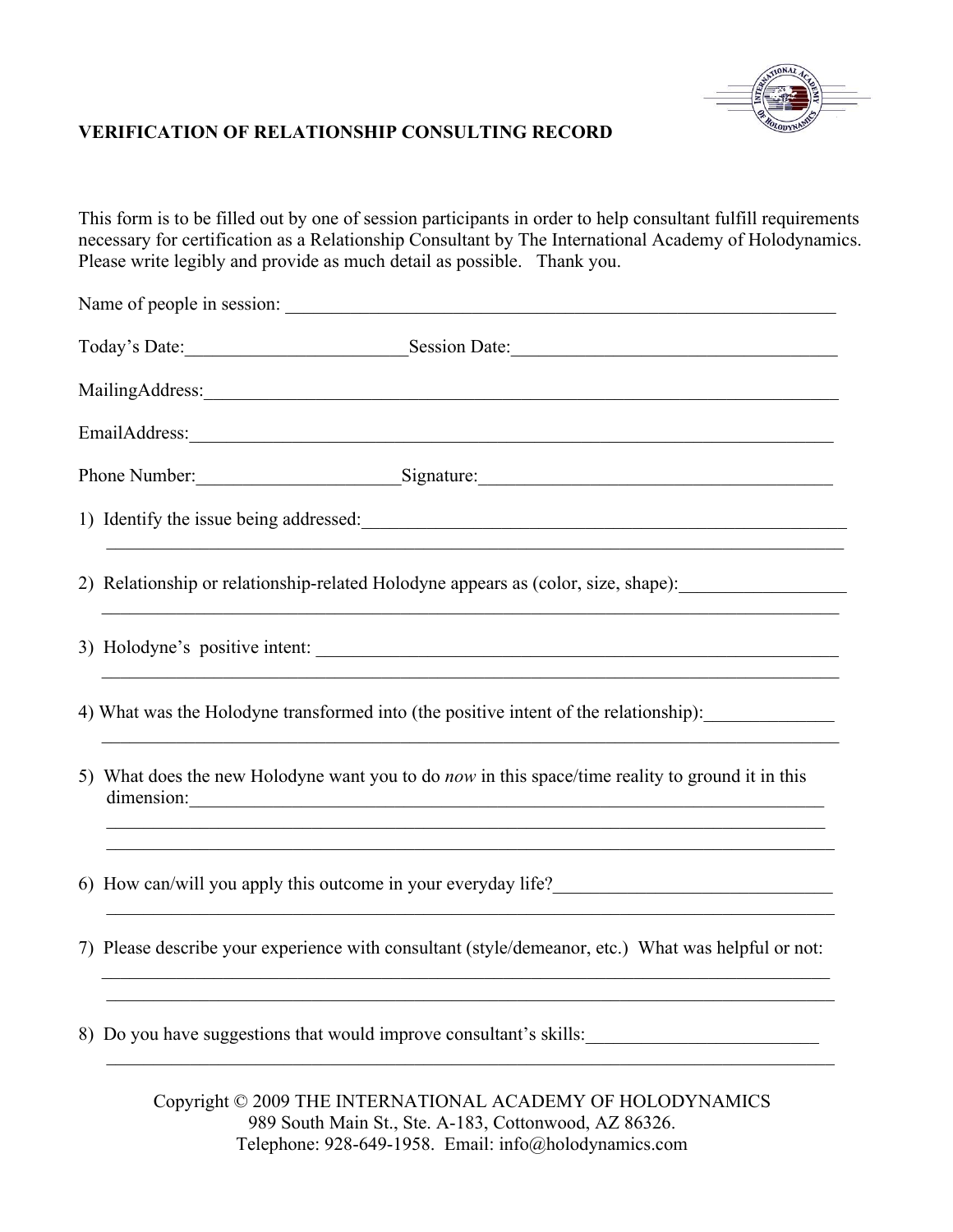| 9) Additional Comments:                                                                                                                                                                                                        |  |
|--------------------------------------------------------------------------------------------------------------------------------------------------------------------------------------------------------------------------------|--|
|                                                                                                                                                                                                                                |  |
|                                                                                                                                                                                                                                |  |
| <b>For Consultant Use</b>                                                                                                                                                                                                      |  |
| Name of Consultant:                                                                                                                                                                                                            |  |
| Mailing Address:                                                                                                                                                                                                               |  |
| Email Address: 1988 and 2008 and 2008 and 2008 and 2008 and 2008 and 2008 and 2008 and 2008 and 2008 and 2008 and 2008 and 2008 and 2008 and 2008 and 2008 and 2008 and 2008 and 2008 and 2008 and 2008 and 2008 and 2008 and  |  |
| Phone Number:                                                                                                                                                                                                                  |  |
| Signature: Signature: Signature: Signature: Signature: Signature: Signature: Signature: Signature: Signature: Signature: Signature: Signature: Signature: Signature: Signature: Signature: Signature: Signature: Signature: Si |  |
| Your comments on session:                                                                                                                                                                                                      |  |
|                                                                                                                                                                                                                                |  |
| <u> 1989 - Johann Stoff, amerikansk politiker (d. 1989)</u>                                                                                                                                                                    |  |
| <b>For Academy Use</b>                                                                                                                                                                                                         |  |
| Sponsor:                                                                                                                                                                                                                       |  |
| Follow Up Date:                                                                                                                                                                                                                |  |
|                                                                                                                                                                                                                                |  |
|                                                                                                                                                                                                                                |  |
|                                                                                                                                                                                                                                |  |
|                                                                                                                                                                                                                                |  |